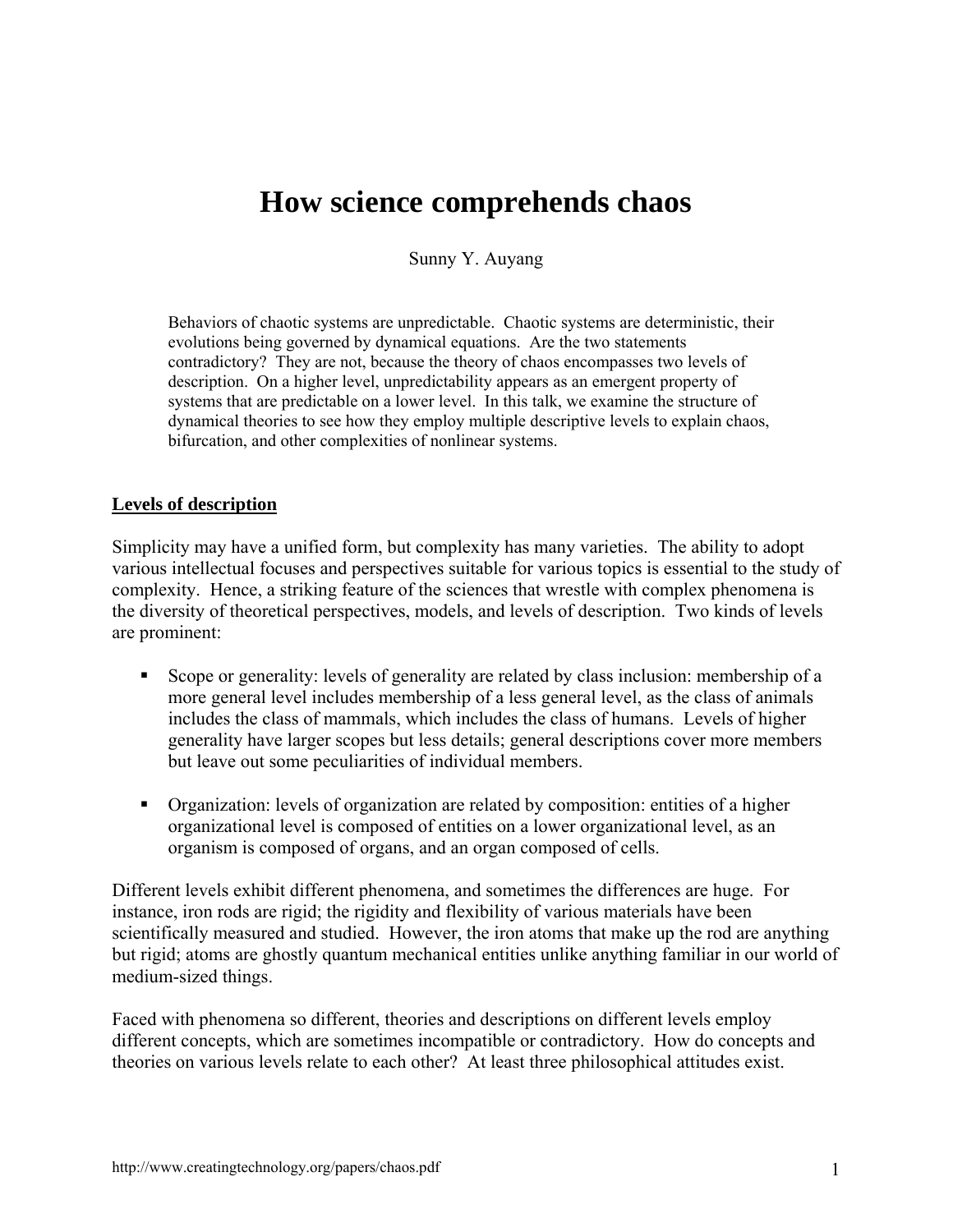Reductionism insists on the dictatorship of a single level, so that all descriptions of the world should be the logical consequences of theories on the chosen level. Other levels are in principle superfluous.

Parochialism acknowledges different descriptive levels but denies any rational connection between them. Without relation, the notion of levels loses significance, leaving behind various incommensurate paradigms.

Synthetic analysis accepts both the multiplicity of descriptive levels and the possibility of connecting them, admitting that the connections would be neither easy nor as perfect as those demanded by reductionism would. Inexact connections between different levels engender the notion of *emergent property*, which is excluded from reductionism and parochialism.

Synthetic analysis is more difficult to argue for than the black-or-white doctrines of reductionism and parochialism. It occupies grey areas and appeals to pragmatic concerns. Fortunately, nonlinear dynamics offers a good case to study how it works. Nonlinear dynamics is a major tool in the research on complex systems. Its concepts of chaos, bifurcation, instability, and strange attractor are popularized and sometime hyped. Nevertheless, being a mathematical theory, its rigorous conceptual structures provide a clear picture of how scientists represent and explain complex phenomena.

## **Deterministic chaos**

Let us start with chaos. The butterfly effect, by which the flutter of wings of a butterfly in Nicaragua leads to a tornado in Texas, is a case of chaos. Yet this exotic effect, widely popularized in *Jurassic Park* and other media, belongs to the same general class as prosaic planetary motions. Both are dynamic systems. (By the way, recent research shows that the Earth's trajectory is also chaotic, although is a way less dramatic to excite movie directors).

Dynamics is a staple of physics. Dynamical processes or the evolutions of dynamical systems are governed by dynamical equations. They are deterministic. Being *deterministic* means that for every stage in a dynamical process, the dynamical equation determines a unique successor stage; equivalently, for a dynamical system's state at every time, the dynamical equation determines a unique state for the next time. Thus given an initial condition, i.e., the system's state at an initial time, the dynamical equation predicts the system's subsequent behaviors. (A system's state is the summary of its characteristics).

As an example, consider l*ogistic systems* governed by the dynamical equation:

$$
x_{n+1}=ax_n-ax_n^2.
$$

This equation is *nonlinear* because of the  $x_n^2$  term. And you have guessed it, it can engender chaotic behaviors. This simple equation has many applications, e.g., to represent population growth in ecology. Here the independent variable *n* is usually interpreted as time, "discrete time" in which the system is measured at regular intervals, such as every second or every day. The state variable  $x_n$  represents how the system's state *x* changes with respect to *n*; e.g.,  $x_0$ ,  $x_1$ ,  $x_2$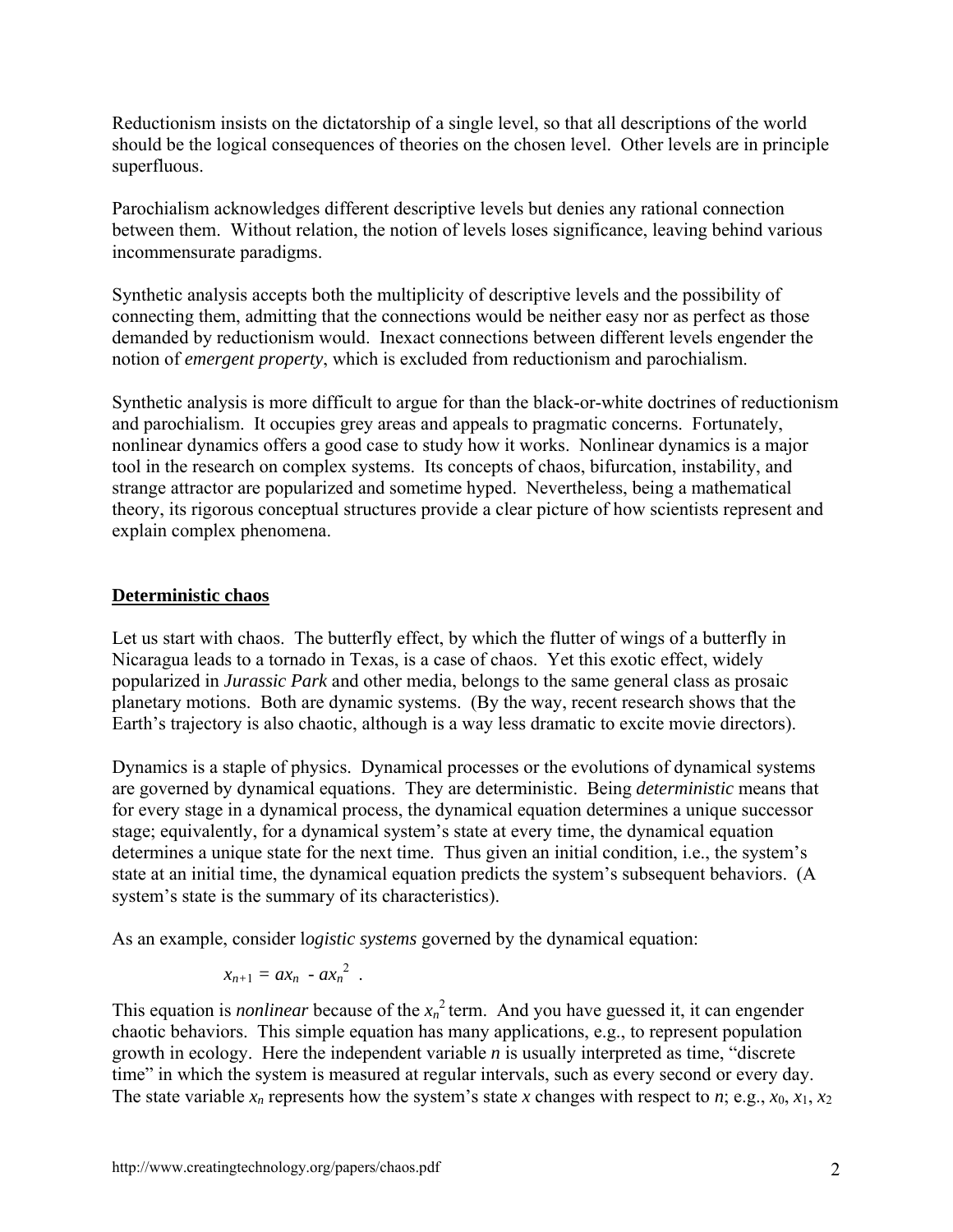respectively describes the system at midnight, 1 am, 2 am. The third element in the equation*, a*, describes certain "fixed" characteristics of the system. We will return to it later, now it suffices to note that *a* can be assigned any value, and once assigned, the value remains constant during the dynamical process.

The logistic process is obviously deterministic. Given a value for *a* and an initial condition  $x_0$ , the logistic equation determines the values of all sequent  $x_n$ . You pluck the value of  $x_0$  it in the right-hand side of the equation and calculate the value of  $x_1$ . Then you put  $x_1$  in the right-hand side, repeat, to generate the dynamic process. The iterative calculation is trivial. It makes a good arithmetic exercise for kids. One expects a class of kids to return the same answers for the same values of  $a$  and  $x_0$ . They usually do, but not always.

If a teacher happens to pick the values  $a = 4$  and  $x_0 = 0.3$ , consensus would not last long. The class would quickly plunge into chaos as kids come up with widely different answers for large *n*, not because their arithmetic is wrong or because their hand calculators malfunction, but because for  $a = 4$  and most initial conditions  $0 \le x_0 \le 1$ , the logistic system is chaotic.

*Chaos* in mathematics means extreme sensitivity to initial conditions, i.e., minute differences in the initial conditions are amplified exponentially. "Initial" is relative term; we can regard any  $x_n$ as "initial" and consider the process from then on. The kids all start with the same  $x_0$ , but if some kids round off to 2 decimal places in their calculation and others to 3, they would get slightly different values for  $x_3$ . This difference is amplified from then on to yield grossly disparate answers. Of course, the kids can calculate more accurately, say to six or sever decimal places, but as long as the calculation is not *absolutely* accurately, eventually divergence occurs.



Given an initial condition, the dynamic equation determines the dynamic process, i.e., every step in the evolution. However, the initial condition, when magnified, reveals a cluster of values within a certain error bound. For a *regular* dynamic system, processes issuing from the cluster are bundled together, and the bundle constitutes a predictable process with an error bound similar to that of the initial condition. In a *chaotic* dynamic system, processes issuing from the cluster diverge from each other exponentially, and after a while the error becomes so large that the dynamic equation losses its predictive power.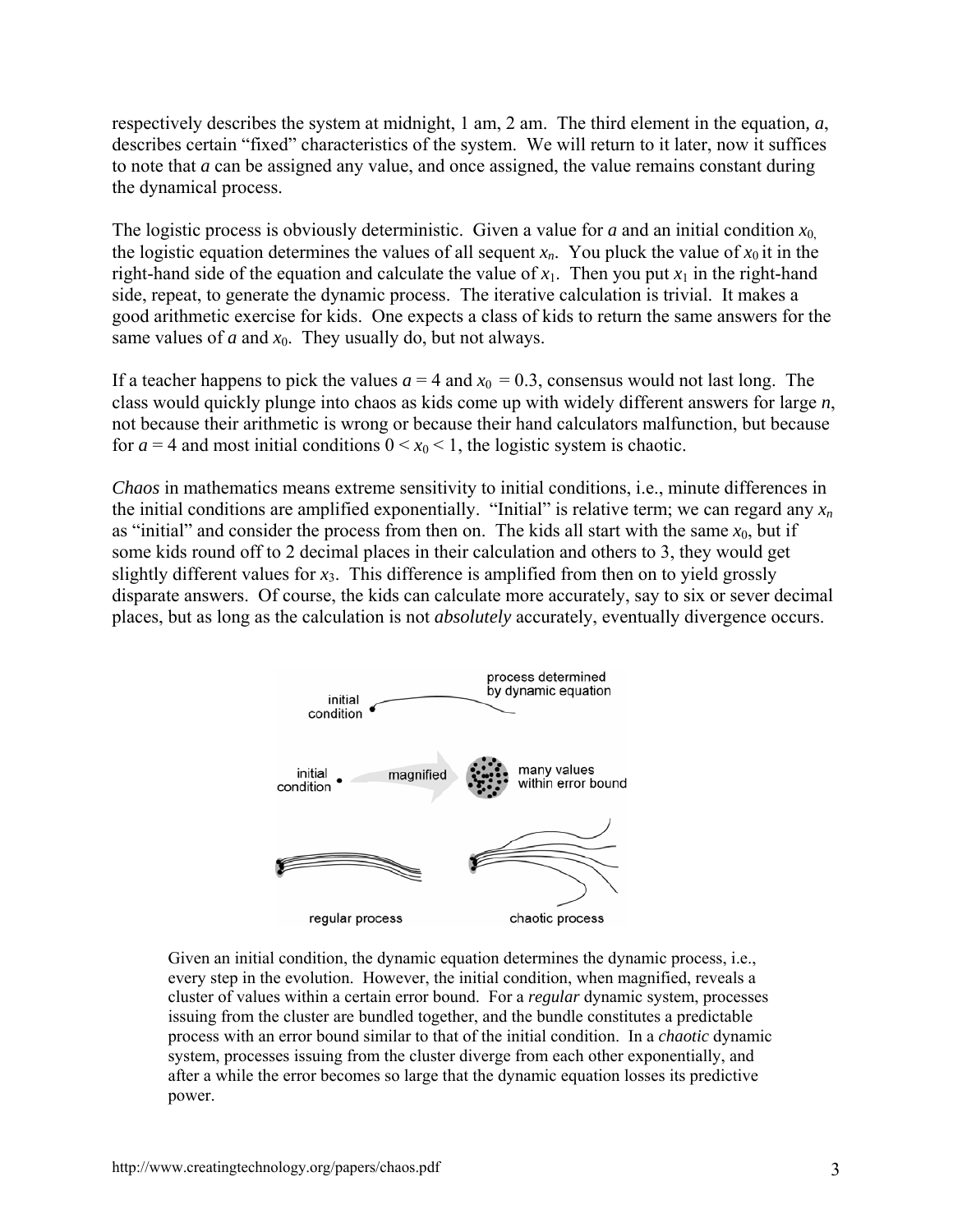The demand for absolute accuracy, in initial condition specification or in calculation, has great consequence for natural science, because it is impossible to meet. Most important physical quantities are continuous and represented by *real numbers* with uncountably infinitely many values. To specify a quantity with absolute accuracy requires a number with infinitely many decimal places, this *infinite* amount of information is beyond human capability. Computers, no matter how powerful, are necessarily *finite* state machines. Inconsistency in repeated computer runs of weather models first alerted meteorologists to chaos.

Real number representation and the inaccuracy it implies are ubiquitous in natural science, not the least physics. Why is science so successful in predicting physical phenomena? Scientists are lucky because many natural processes are not *chaotic* but regular.

Because you are unable to muster infinite amount of information, any initial condition you give is actually an infinite number of conditions clustered within a certain margin of error. For regular systems, the processes ensuing from the conditions tend to bundle together, so that the dynamic equation can predict their evolutionary courses to within a similar margin of error. For chaotic systems, the processes may bundle together for a short while, but will eventually diverge and diverge big time. Although the dynamic equation determines each step uniquely, it loses its predictive power over the long run, because the answers spread all over the place. Chaos and long-term unpredictability are *emergent* properties of dynamical processes.

A dynamic process is made up of successive stages. As a characteristic of dynamic processes, chaos exemplifies several features of emergent properties:

1. It is absent in the process's constituent stages or the mere sum of the stages. Worse, it is not only absent there, it cannot possibly be there because it runs against their definitions.

2. It is the property of dynamical processes as wholes, defined on the process level by comparing the behaviors of various processes. Compared to the characteristics of the constituent stages, it is a very different type of property.

3. It becomes important in the long run, when a process has accumulated many stages. A long process is a large temporally extended system, and emergent chaos is important for large systems.

4. Chaos is explicable; there is a rigorous mathematical theory for it. The explanation is not reductive. To define chaos, we need to expand the scope of generalization to include various initial conditions and the divergence between various processes. This is possible only from a high-level perspective where we can grasp and compare different processes as wholes. This is the perspective of synthetic analysis.

### **A synthetic framework for analysis**

Chaos and unpredictability are often used by postmodernists in attacking science. Chaos does reveal a basic limitation to what science can achieve. However, contrary to postmodernism, to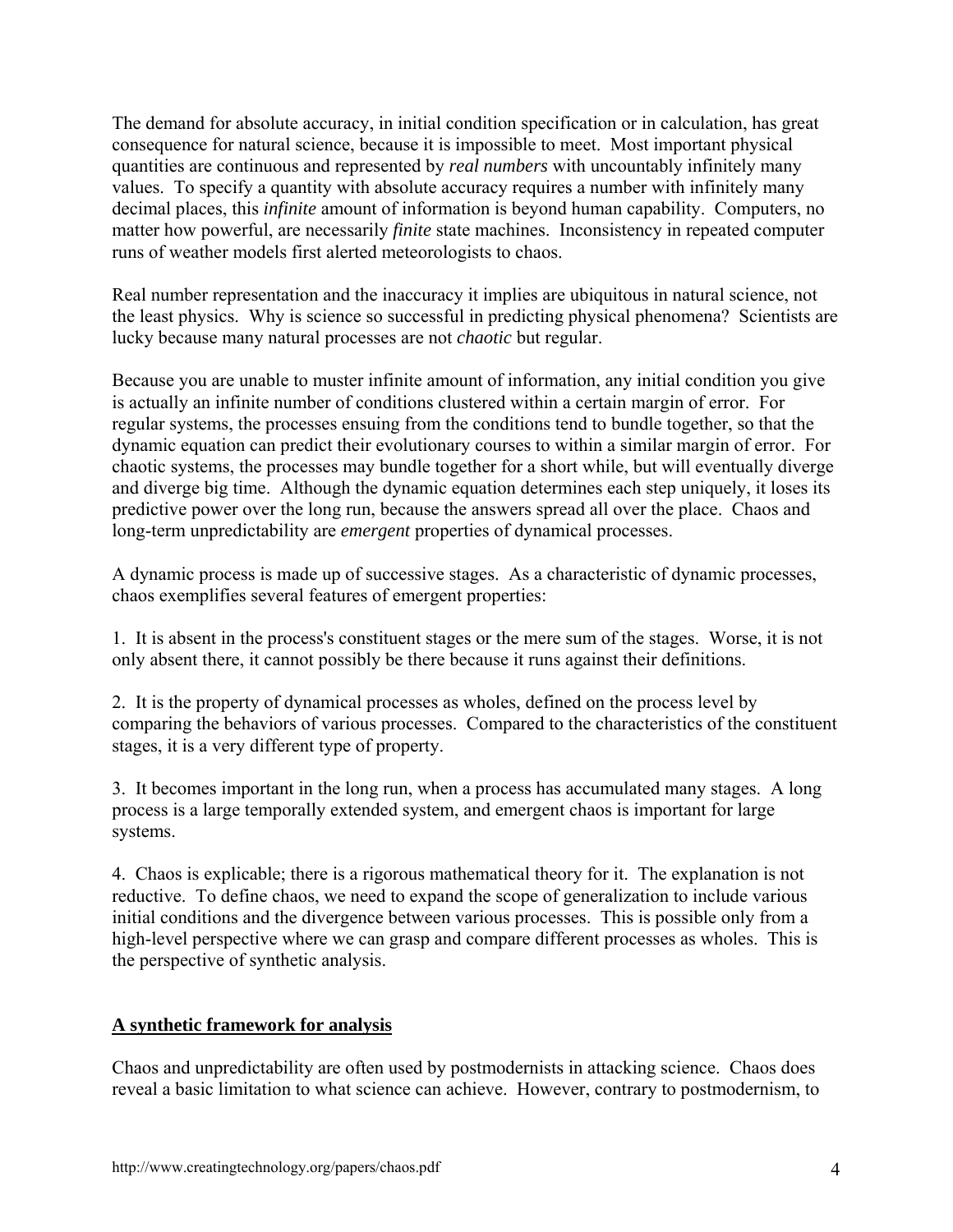know one's own limitation is not unscientific but essential to science. It is also important to see how the self-knowledge is attained, and what capacities are made possible in the process.

Dynamics is as old as Newton. However, classical dynamics mainly focuses on individual processes obtained by solving dynamic equations with specific initial conditions. A process is nothing but the temporal succession of consecutive steps, each determined by its predecessor. Classical dynamics lacks the conceptual means to represent phenomena such as chaos or bifurcation. What makes modern dynamics more powerful is the global geometric view introduced by Henri Poincare at the end of the last century.

Let us compare how classical and modern dynamics treat an undamped and undriven pendulum. The pendulum's state at any time is specified by two quantities, its angular displacement  $\theta$  and its angular momentum  $p_{\theta}$ . Given an initial condition specified by a displacement  $\theta_1$  and an energy  $E_1$ , the dynamic equation predicts how the pendulum's displacement  $\theta$  undulates as it swings back and forth, stopping and turning at a maximum displacement determined by *E*1. The temporal evolution, which constitutes a dynamic process with the initial condition, is the whole point of classical dynamics.

Modern dynamics goes much further. It introduces an expansive conceptual framework that includes processes for *all* possible initial conditions, and if a system depends on a set of parameters, its behaviors for all values of the parameters. The framework summarizes all these possible behaviors by a portrait in the system's *state-space* or *phase space*. The *state* of a dynamic system is a summary of all its properties at one moment of time, and a process is a sequence of states whose succession is governed by the dynamic equation. The state space is the collection of all the states that a system can possibly achieve. It has become one of the most important concepts in all mathematical sciences.



The pendulum's two variables,  $\theta$  and  $p_{\theta}$ , span its state space. As the pendulum swings, its state traces out an ellipse in the state space; its displacement reaches a certain maximum when is momentum vanishes, and its momentum is maximum when it is not displaced from the vertical. The maximum is determined by the pendulum's energy *E*. Another process starting from an initial condition with higher energy traces a larger ellipse. When the pendulum's energy  $E_2$  is great enough for it to go over the top, its behavior changes radically. At energy above  $E_2$  it no longer swings but rotates about its pivot, and its momentum never vanishes. The state space portrait of the pendulum reveals two distinct *types* of motion, swings and rotations, separated by the singular case where the pendulum precariously stops at the top.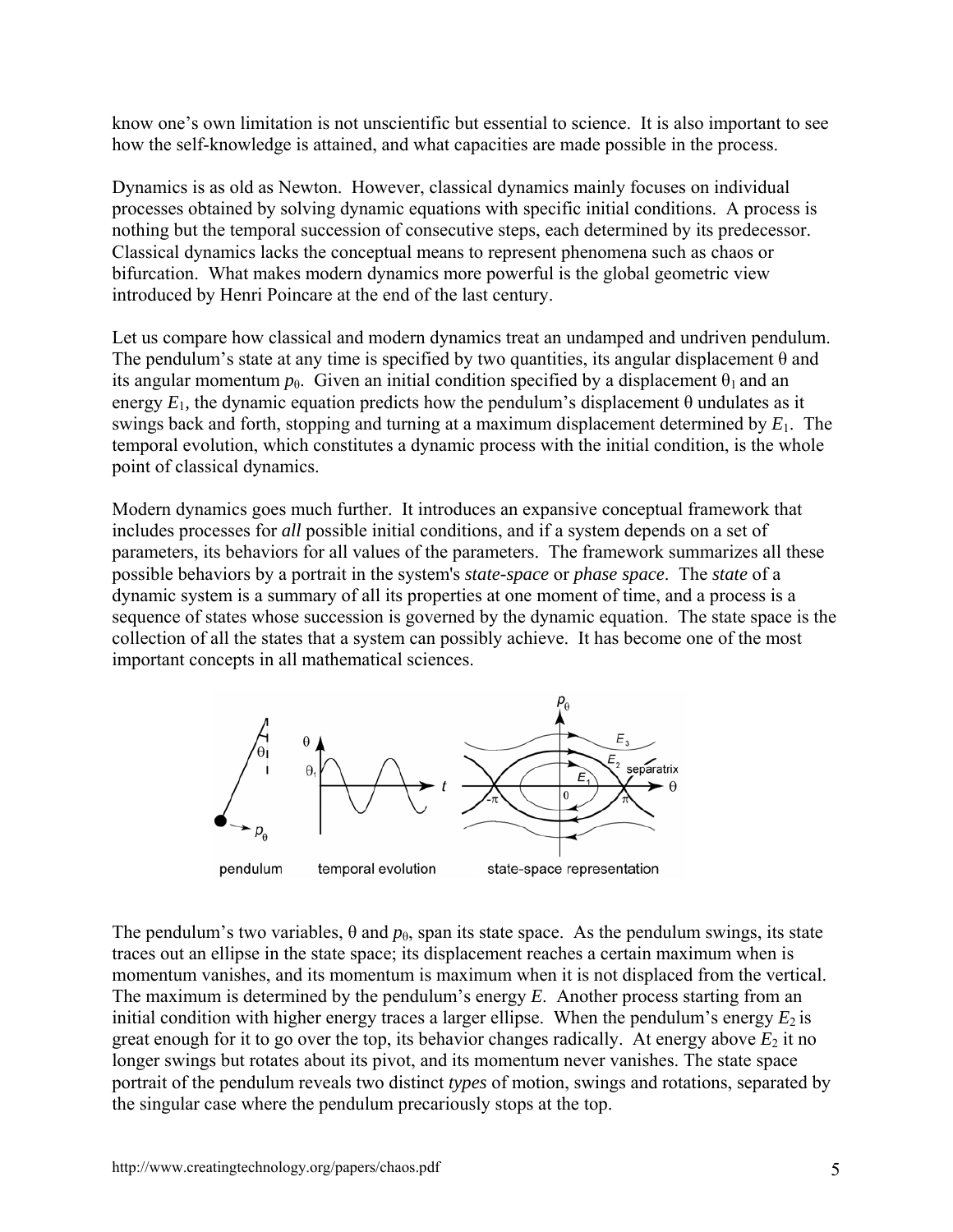The singular case, which separates the two general types, is called a *separatrix* in the state space. For dissipative systems, the separatrix would separate two basins of attraction, and the ellipse would be an *attractor*.

In sum, modern dynamics does not lose sight of individual states or stages in a process, so that we can analyze the processes if we please. However, it also introduces an expanded conceptual framework that encompasses *all possible processes* for a type of system, defines properties of the processes as wholes, and systematically classifies the processes according to their properties. If solving for individual dynamical processes is like studying individual trees, the state-space representation is like an aerial view of the forest. The aerial view reveals patterns not visible on ground. Discerning patterns – *types* of properties – and introducing concepts to represent them systematically are central to scientific research. Such synthetic analytic conceptual frameworks are not limited to modern dynamics. They are also the secrets to the probability calculus.



The probability calculus has found application in so many areas historians talk about a "probability revolution." What in the probability calculus makes it so powerful? No, not chance; the notion of chance is not even defined in the calculus. What makes the probability calculus powerful is the synthetic framework for representing a large composite system as a whole that is susceptible to analysis, for example, to treat a sequence of coin tosses as a unit, and represent all possible configurations of the sequence in a state space, often called a probability space. Instead of considering the time variation as in dynamics, the probability calculus introduces a systematic way to partition the state space into chunks and calculate the relative magnitudes of the chunks. The relative magnitudes are defined as probabilities. For example, the ratio of the two shaded areas in the diagram gives the *probability* of getting *m* heads in *n* tosses of a coin  $(m \le n)$ .

## **Further generalization: attractors and bifurcation**

Dynamical equations are already generalizations; each equation governs a class of dynamical systems. To solve the equation requires an initial condition. Classical dynamics dose not generalize over initial condition, whose value for each case is assigned "from outside." Modern dynamics generalizes over initial conditions by making it a *theoretical variable* internal to the state-space representation. This broadened theoretical framework enables scientists to introduce new concepts for dynamical processes with various initial conditions. Chaos and attractor are such novel concepts.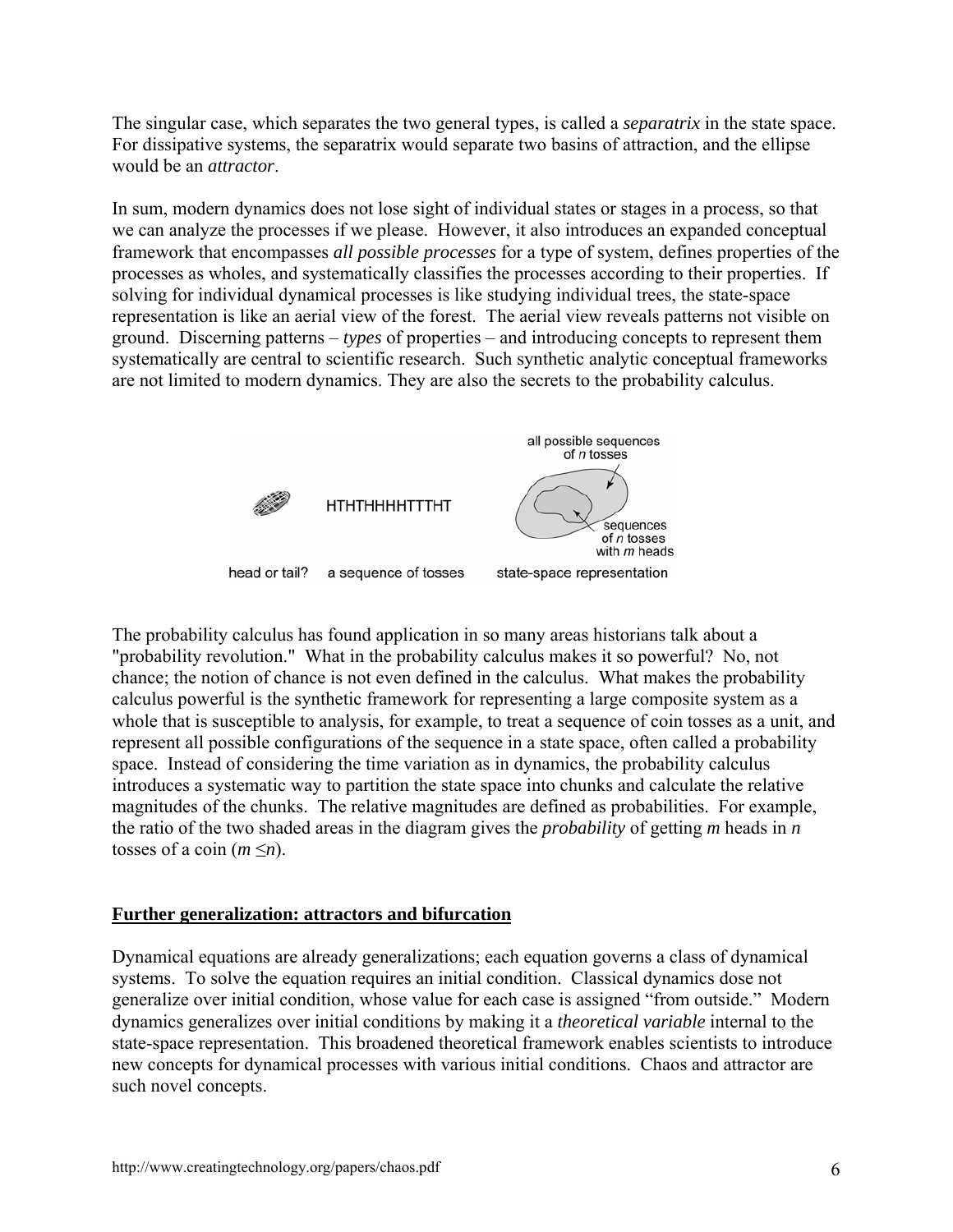By internalizing initial conditions instead of receiving them "from outside," dynamical theory attains a higher level of generality. Its scope expands from individual processes to processes with all possible initial conditions. Further generalization and scope expansion are on the way. The state-space depicted above encompasses trajectories with all possible energies for a pendulum with a certain physical configuration. What happens if we change the pendulum's length? So far it must be changed "by hand" in the dynamic equation, but can we gain more insight by making length into a variable?

Let us return to the logistic equation  $x_{n+1} = ax_n - ax_n^2$  and look at the parameter *a*. It is called a "control parameter," the value of which is "dialed in by hand." Because control parameters are totally enmeshed in the structure of the equation, to vary them is trickier and not always fruitful. We cannot simply let *a* vary with *n*, for that would result in a totally different dynamical equation. Luckily, logistical systems have certain peculiarities that make the variation of *a* meaningful, provided we accept certain approximations.

Suppose we pick a value for *a* and calculate processes for various initial conditions. For, say, *a*   $= 2$ , we find that no matter what value we give for  $x_0$ ,  $x_n$  always ends up at 0.5 when *n* becomes large; for  $a = 1.5$ ,  $x_n$  always end up at 0.33, and so on. This value, (or group of values,) to which processes initiating from different conditions converge, is called an *attractor*. It is denoted by *A* in the diagram.



Logistical processes have an attractor *A*, whose behaviors changes with *a*, not only quantitatively but qualitatively. For *a* < 3, *A* has a single value, which increases gradually as *a* increases.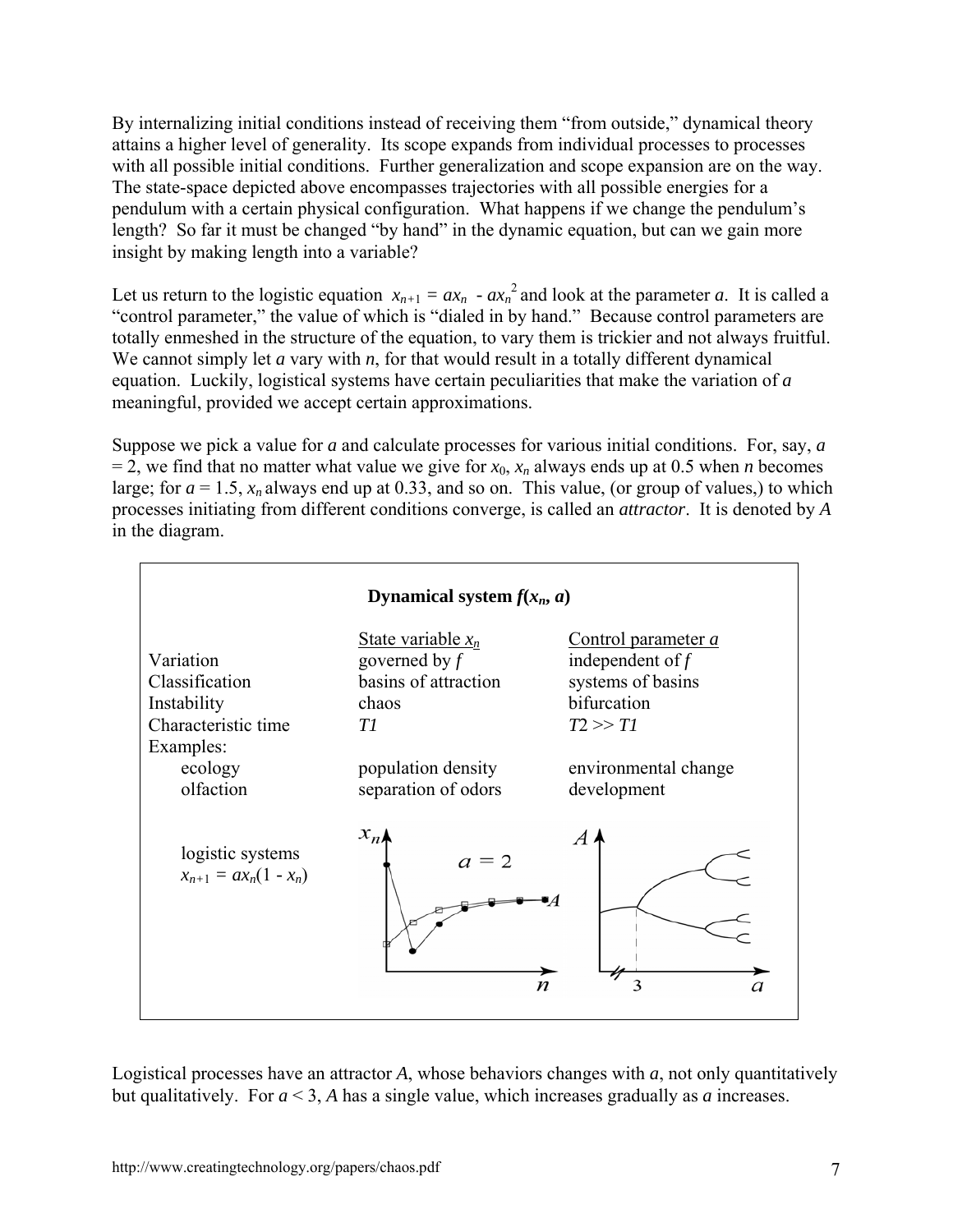Then, at  $a = 3$ , the attractor becomes unstable, beyond 3 it changes into a cycle of two values. For  $a = 3.1$ , for instance,  $x_n = 0.56$ ,  $x_{n+1} = 0.76$ ,  $x_{n+2} = 0.56$ ,  $x_{n+3} = 0.76$ , and so on, jumping between two steady values. As *a* increasing further, the attractor changes into a cycle of four values, then cycle of eight values, until at  $a = 4$  the attractor has infinitely many values and beyond my ability of drawing.

The change in the qualitative pattern of attractors is called *bifurcation*, a novel concept made possible by generalization over control parameters.

Unlike the logistical system, which has only one attractor, many systems have several attractors. The state space of such a dynamical system divides into many *basins of attraction* separated from each other by separatrices that, like continental divides, separate a continent into several drainage basins. Processes initiating from conditions that fall within an attractor basin all converge on the same attractor, just as rains dropping in a drainage basin all converge on the same river.

Attractor and bifurcation are not merely mathematical curiosities; they play significant roles in the sciences. An attractor represents the long term and steady behavior of a dynamical system, when perturbations represented by various initial conditions die down. Such steady behaviors are interesting to scientists.

For instance, a dynamical system with many attractors can represent the cognitive process by which an animal distinguish odors. Initial conditions to the system represent stimuli to the nose. Stimuli come in infinite varieties, depending on complicated source and environmental conditions. Because of cognitive dynamics, they separate and settle into different attractors, each representing a different odor. The animal is aware not of the dynamics but only of the final attractor, or the odor that it recognizes. However, cognitive scientists are most interested its unconscious cognitive processes.

As an animal grows up, it may develop keener smell and the ability to distinguish more odors. Such development can be represented by bifurcations, or changes in the pattern of attractor basins. Like geological upheavals changing the landscape and creating more drainage basins, new attractor basin may appear in the animal's cognitive dynamics. In such models, the control parameters whose changes engender bifurcation can represent the animal's growing physiological conditions.

Of course, one must be careful to talk about changes in control parameters. Mathematically, the control parameters must be constants in the solution of a dynamical equation; otherwise, we get a different equation. However, we can approximately consider two time scales, one much longer than the other. Smelling an odor takes a few seconds, developing a better sense of smell takes months if not years. Thus even when an animal is growing, the growth rate is slow we can regard the control parameters of its cognitive dynamics to be constants for the duration of the smelling process. It is an approximation, but approximations based on reasonable scales of magnitude prove to be fruitful in the sciences.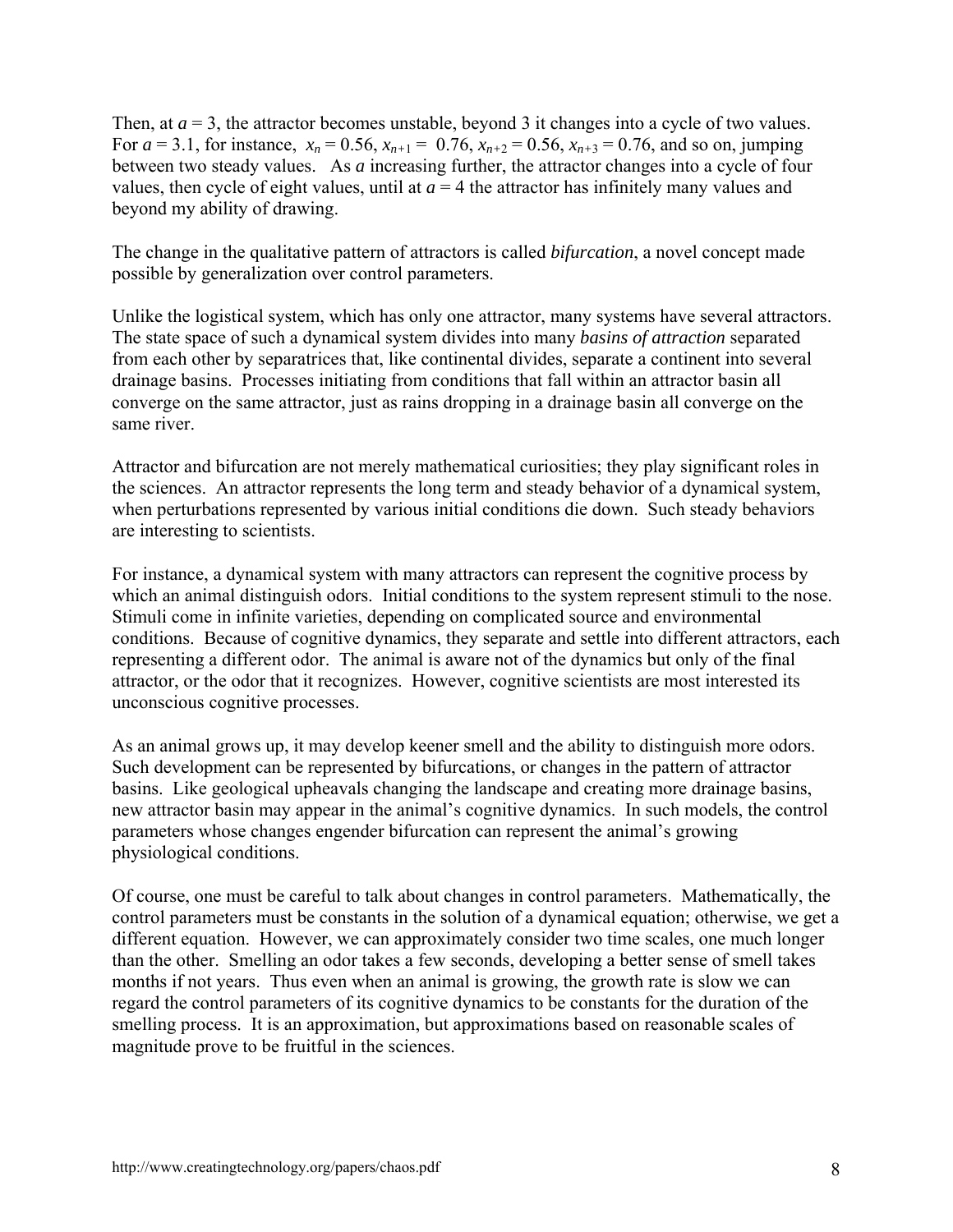### **Generalization, scope, organization**

To summarize, we have looked at three levels of generality in dynamics: the level of individual dynamical process, the generalization over initial condition, and the generalization over control parameter. Each step of generalization internalizes a quantity previously fixed externally by turning it into a theoretical variable, thus expanding the scope of dynamical theory and enabling the discovery of higher-order patterns and regularities.



By making initial condition a theoretical variable, we proceed from individual dynamical processes to state-space representations of all processes and discover chaos and attractors. By making control parameter a theoretical variable, we proceed from attractors to systems of basins of attraction and discover bifurcation.

For broader scope, generalization pays the price of specific details. The state-space representation encompasses all possible dynamical processes at the price of leaving out information about *when* a dynamic process is at a specific stage. In talking about attractors we leave out how individual process proceeds to the attractor. To investigate bifurcation of attractors, we must adopt a long time scale in which short-term variations are invisible. We can recover the neglected information, but then we have to switch back to the level of individual processes, where high-level phenomena such as bifurcation are absent. Each level is superior for explaining certain phenomena. None is able to the cover everything.

Earlier I mentioned two hierarchies of levels: generality and organization. So far, I have focused on levels of generality. However, we can also regard modern dynamics as providing concepts for various levels of *organization*. To see this, let us adopt a four dimensional view of the world by incorporating temporal "extension." Then a dynamical process appears as a composite whole made up of temporal parts or stages, the relation between two successive stages being determined by the dynamical equation. For example, a logistic process is an entity made up of successive stages,  $(x_0, x_1, x_2, \ldots, x_{n-1}, x_n, x_{n+1} \ldots)$ , where  $x_{n+1} = ax_n (1 - x_n)$ .